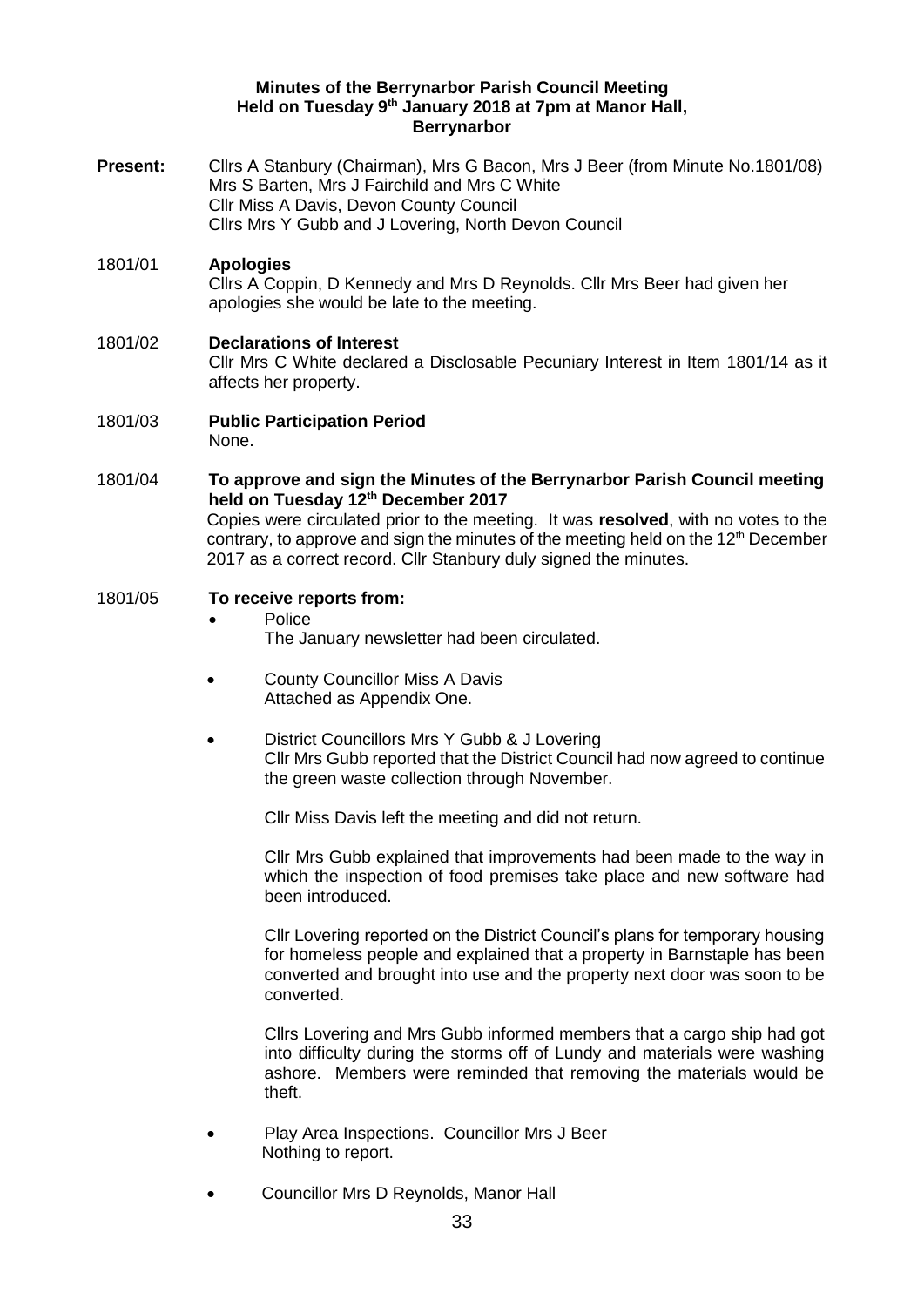Nothing to report.

- Footpaths Report Councillor Mrs Fairchild It was noted that the sign on Footpath 20 had still not been replaced.
- Dog Exercise area Councillor Mrs White Cllr Mrs White felt that the area need signage and it was agreed to place this item on the next agenda for consideration.
- Meetings/events attended by Councillors/Clerk None.
- 1801/06 **Planning & Planning Correspondence**  Planning Applications: to consider Planning Applications received to date None.

6.1 Planning Applications **64179** Erection of outbuilding Location: Berri Dale, Barton Lane, Berrynarbor Applicant/Agent: Mrs Beverley Grant

It was **resolved**, with no votes to the contrary, to recommend APPROVAL.

6.2 Planning Decisions: The Planning Authority has given Approval for: **63988** Application for consent for works to trees covered by a Tree Preservation Order in respect of crown lifting of trees to provide highway clearance at Woodland off Haggington Hill/Mill Lane, Berrynarbor, Ilfracombe.

**63752** Prior notification for erection of one agricultural building at land at 256975 146021, Berrynarbor

**64222** Prior notification for erection of one agricultural building (fodder storage) at Yetland Bungalow, Combe Martin, Ilfracombe - prior approval of details for this development are not required.

**62487** Notification of works to trees in a Conservation Area in respect of removal of 1 Western Red Cedar at 37 the Village, Berrynarbor, Ilfracombe.

**64038** Approval of details in respect of discharge of condition 5 (construction management plan) attached to planning permission 63712 at Sandy Cove Hotel, Old Cost Road, Berrynarbor, Ilfracombe.

It was **resolved**, with no votes to the contrary, to note the decision notices and appeal decision.

- 1801/07 **Matters to Note** (correspondence is available from the Clerk unless otherwise stated)
	- Completion of Monthly Defibrillator report
	- DALC's December newsletter
	- Application for a lawful development certificate for existing change of use of land as an informal amenity area for Berrynarbor Park Residents and siting of maintenance equipment, buildings and greenhouse at Berrynarbor Park, Sterridge Valley, Berrynarbor, Ilfracombe.
	- Temporary Prohibition of Through Traffic and Parking, A399 Watermouth Road, Berrynarbor (information enclosed)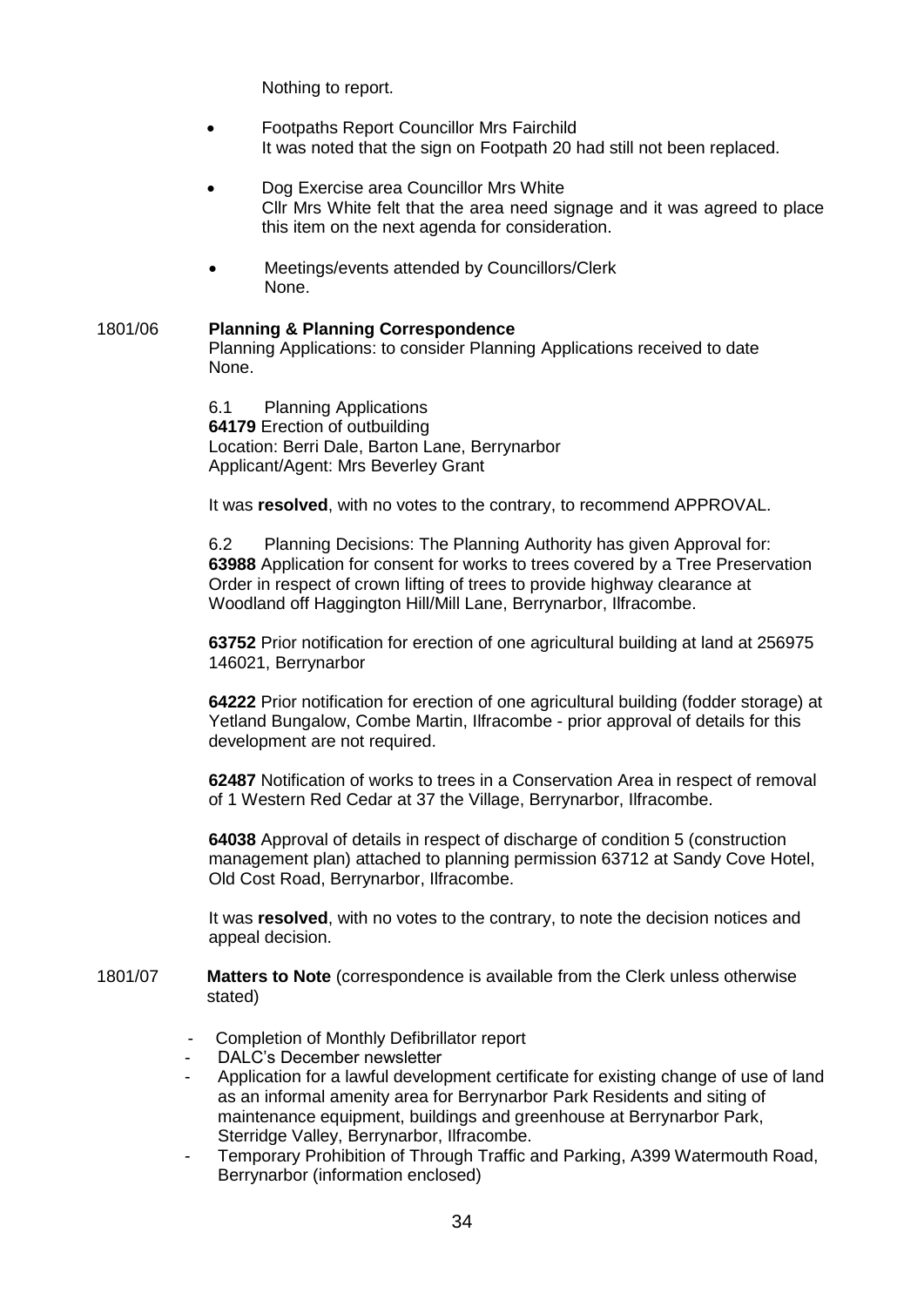It was **resolved**, with no votes to the contrary, to note the above.

### 1801/08 **To approve payments and receipts to date**

The following payments were received: -

Cllr Mrs Bacon reported that correspondence had been received from the Church requesting a donation of £30 towards the electricity for the Christmas Lights. It was agreed to add this to the payments list.

#### **Payments 13th December 2017 – 9 th January 2018**

| <b>Clerk's January Salary</b>                  |  |                                                | £300 (Net) |
|------------------------------------------------|--|------------------------------------------------|------------|
| Expenses: Mileage                              |  | 09/101/2018 39 miles @ $0.45 =$                | £17.55     |
| Purchase of Flag                               |  |                                                | £29.34     |
| Total:                                         |  |                                                | £346.89    |
| <b>HMRC PAYE</b>                               |  |                                                | £75        |
| <b>Buckets and Sparkle, Toilet Cleaning</b>    |  |                                                | £100       |
| <b>British Gas, Electricity Public Toilets</b> |  |                                                | £9.35      |
| <b>Payments total:</b>                         |  |                                                | £531.24    |
|                                                |  | Receipts 13th December 2017 – 9th January 2018 |            |
| Intract                                        |  |                                                | LN 76      |

| <b>Receipts total:</b>                                         | £700.76 |
|----------------------------------------------------------------|---------|
| North Devon Council, Community Cllr Funding for Festive Lights | £400    |
| at school                                                      | £100    |
| Anonymous donation towards installation of Basket Swing        |         |
| at school                                                      | £100    |
| Anonymous donation towards installation of Basket Swing        |         |
| at school                                                      | £100    |
| Anonymous donation towards installation of Basket Swing        |         |
| Interest                                                       | £0.76   |

Cllr Mrs J Beer entered the meeting at 7.40pm.

It was **resolved**, with no votes to the contrary, to approve the payments giving a new payment total of **£561.24**.

#### 1801/09 **To receive budget review**

The budget review was circulated prior to the meeting and it was **resolved**, with no votes to the contrary, to note the information.

- 1801/10 **To receive confirmation of details for the proposed precept for 2018/2019** It was **resolved**, with no votes to the contrary, to note the information and submit the formal precept request for 2018/2019. It was further **resolved**, with no votes to the contrary, to include an article within the newsletter.
- 1801/11 **To receive notification of Grant award from the AONB Sustainable Development Fund towards the installation of the village signs and agree the terms and conditions contained within the associated grant agreement** The terms and conditions were circulated prior to the meeting and it was **resolved**, with no votes to the contrary, to accept the terms and conditions and sign the grant agreement. It was noted that the grant application for the replacement of the bus shelter on the A399 would need to be submitted by the end of January/early February.

It was noted that one of the terms and conditions required a sign, on the village signs, for the AONB and it was agreed to investigate a pressed metal sign.